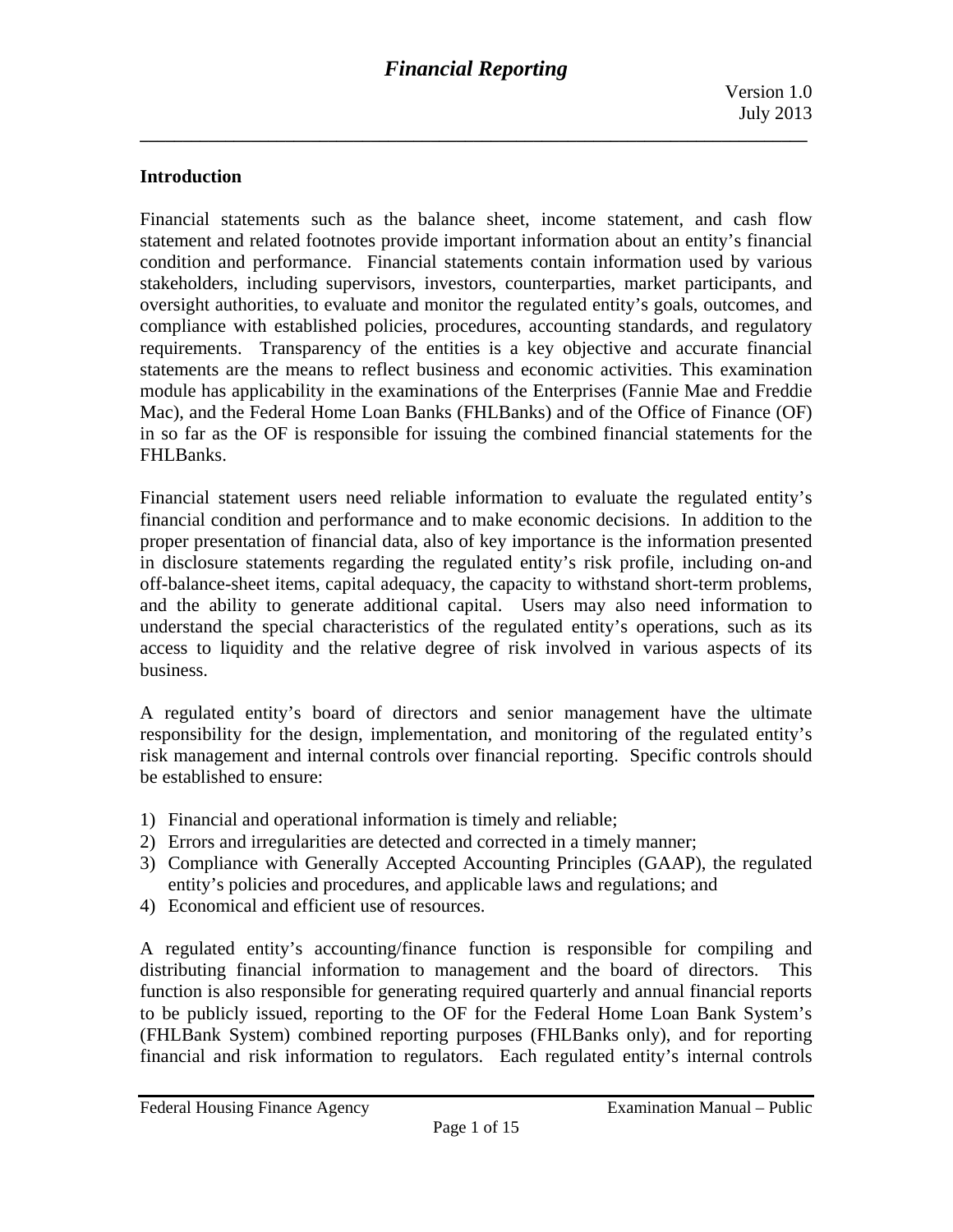governing financial reporting should ensure that its financial information possesses the following characteristics:

**\_\_\_\_\_\_\_\_\_\_\_\_\_\_\_\_\_\_\_\_\_\_\_\_\_\_\_\_\_\_\_\_\_\_\_\_\_\_\_\_\_\_\_\_\_\_\_\_\_\_\_\_\_\_\_\_\_\_\_\_\_\_\_\_\_\_\_\_\_\_\_\_\_\_\_\_\_\_** 

- 1) *Relevance* To be relevant, information should be presented timely in order to be of use in decision-making, and should be helpful to decision-makers in evaluating past, present, and future events or in confirming or correcting past assessments.
- 2) *Reliability*  Information should be free from material errors and bias. The key aspects of reliability are accurate representation, priority of substance over form, neutrality, and completeness.
- 3) *Understandability*  Information should be easily comprehensible for users with reasonable knowledge of business, economics, and accounting.

Both the internal and external audit functions of a regulated entity play key roles in the adherence to financial reporting controls. External auditors are primarily concerned with the regulated entity's ability to record, process, summarize, and report financial data consistent with disclosures in the financial statements.

Internal auditors are also concerned with controls over the effectiveness, economy, and efficiency of management decision-making processes that may not relate to a financial statement audit but which nevertheless affect a regulated entity's financial reporting. In this sense, the responsibility of the internal audit function extends beyond that of the external audit function with respect to the reliability and integrity of a regulated entity's financial information. See the examination module on Internal and External Audit for additional information.

# **Regulatory Environment**

The primary rules, regulations, and guidance of the Federal Housing Finance Agency (FHFA) pertaining to financial reporting operations at the regulated entities are set forth below. The examiner should ensure that the application of such authorities to a regulated entity has been considered by the regulated entity and its legal counsel. [The examiner should assess whether the regulated entity has an effective process in place for ensuring that its financial reporting practices conform to applicable law and standards.]

*1) FHFA's Examination Guidance: Examination for Accounting Practices dated October 27, 2009***,** sets forth guidance relevant to audit committees, internal audit functions, financial statements, and external audit functions.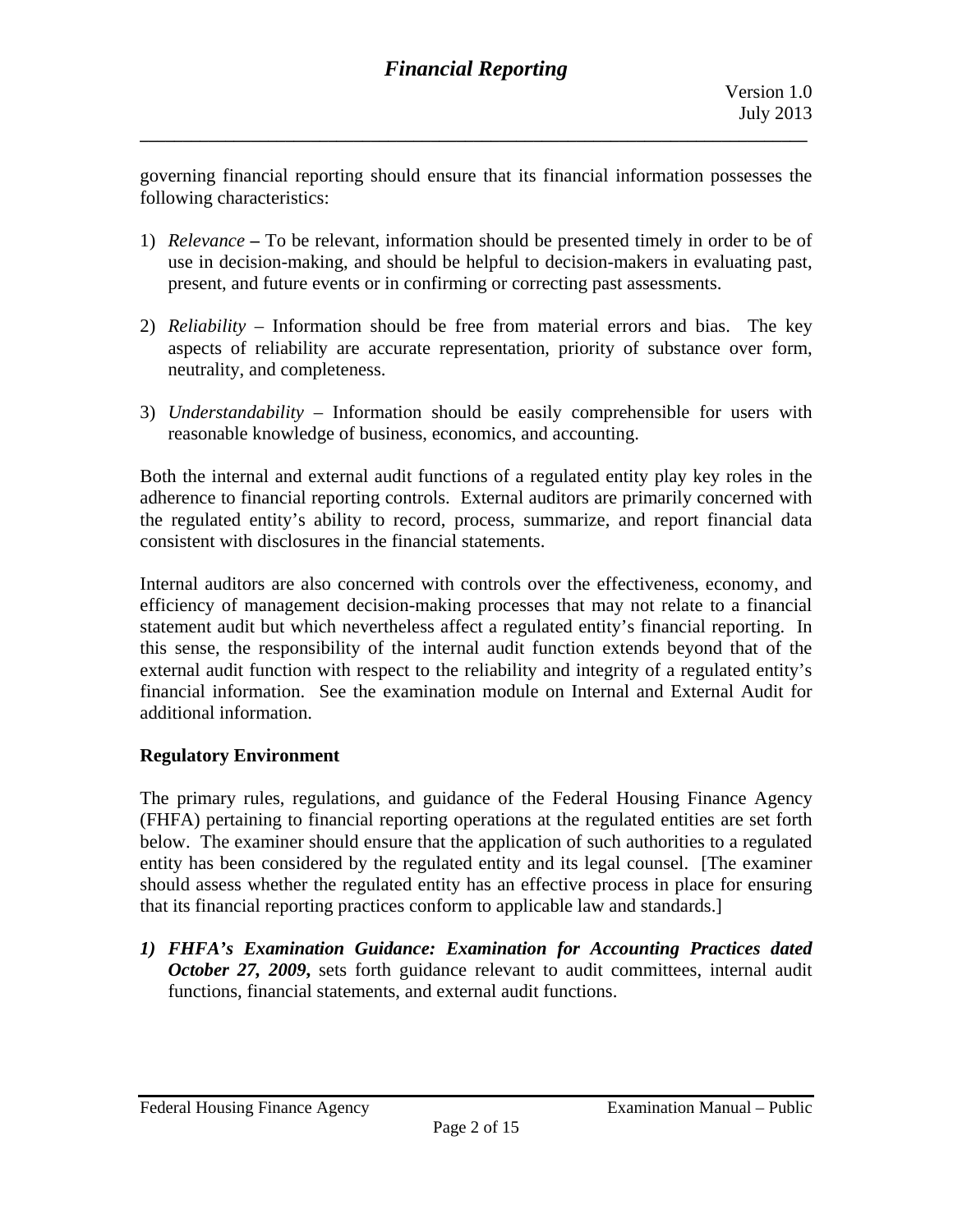#### *2) Rules and Regulations of the Federal Housing Finance Agency which include the following parts and sections relevant to financial reporting operations of the regulated entities:*

**\_\_\_\_\_\_\_\_\_\_\_\_\_\_\_\_\_\_\_\_\_\_\_\_\_\_\_\_\_\_\_\_\_\_\_\_\_\_\_\_\_\_\_\_\_\_\_\_\_\_\_\_\_\_\_\_\_\_\_\_\_\_\_\_\_\_\_\_\_\_\_\_\_\_\_\_\_\_** 

12 CFR Part 1235 **-** Record Retention for Regulated Entities and Office of Finance establishes minimum requirements for a record retention program, which are intended to further prudent management as well as to ensure that complete and accurate records are readily accessible to FHFA.

12 CFR Part 1236 *–* Specifically, Prudential Management and Operations Standards (PMOS), Standard 10—Maintenance of Adequate Records requires that regulated entities maintain financial records in compliance with GAAP, FHFA guidelines, and applicable laws and regulations; ensure that assets are safeguarded and financial and operational information is timely and reliable; have a records management plan consistent with laws and corporate policies, including accounting policies, as well as personnel that are appropriately trained and competent to oversee and implement the records management plan; conduct a review and approval of the records management plan and records retention schedule for all types of records by the board of directors at least once every two years; ensure that reporting errors or irregularities are detected and corrected in a timely manner; and comply with all applicable laws, regulations, and supervisory guidance (e.g., advisory bulletins) governing the maintenance of adequate records.

*3) Rules and Regulations of the FHFA (Parts 1273 and 1274) and its predecessor, the Federal Housing Finance Board (12 CFR Part 917), which include the following parts and sections relevant to financial reporting operations of the FHLBanks:* 

12 CFR Part 917, Powers and Responsibilities of the FHLBanks Boards of Directors and Senior Management

12 CFR 917.2, *General authorities and duties of FHLBank boards of directors*, includes a provision that each FHLBank director shall have the ability to understand an FHLBank's balance sheet and income statement and ask substantive questions of management and the internal and external auditors.

12 CFR 917.3, *Risk management*, requires that each FHLBank's board of directors have a risk management policy that addresses the FHLBank's exposure to credit risk, market risk, liquidity risk and operations risk.

12 CFR 917.6, *Internal control system*, requires that each FHLBank shall establish and maintain an effective internal control system which, for example, directs senior management to address concerns expressed by internal auditors, external auditors and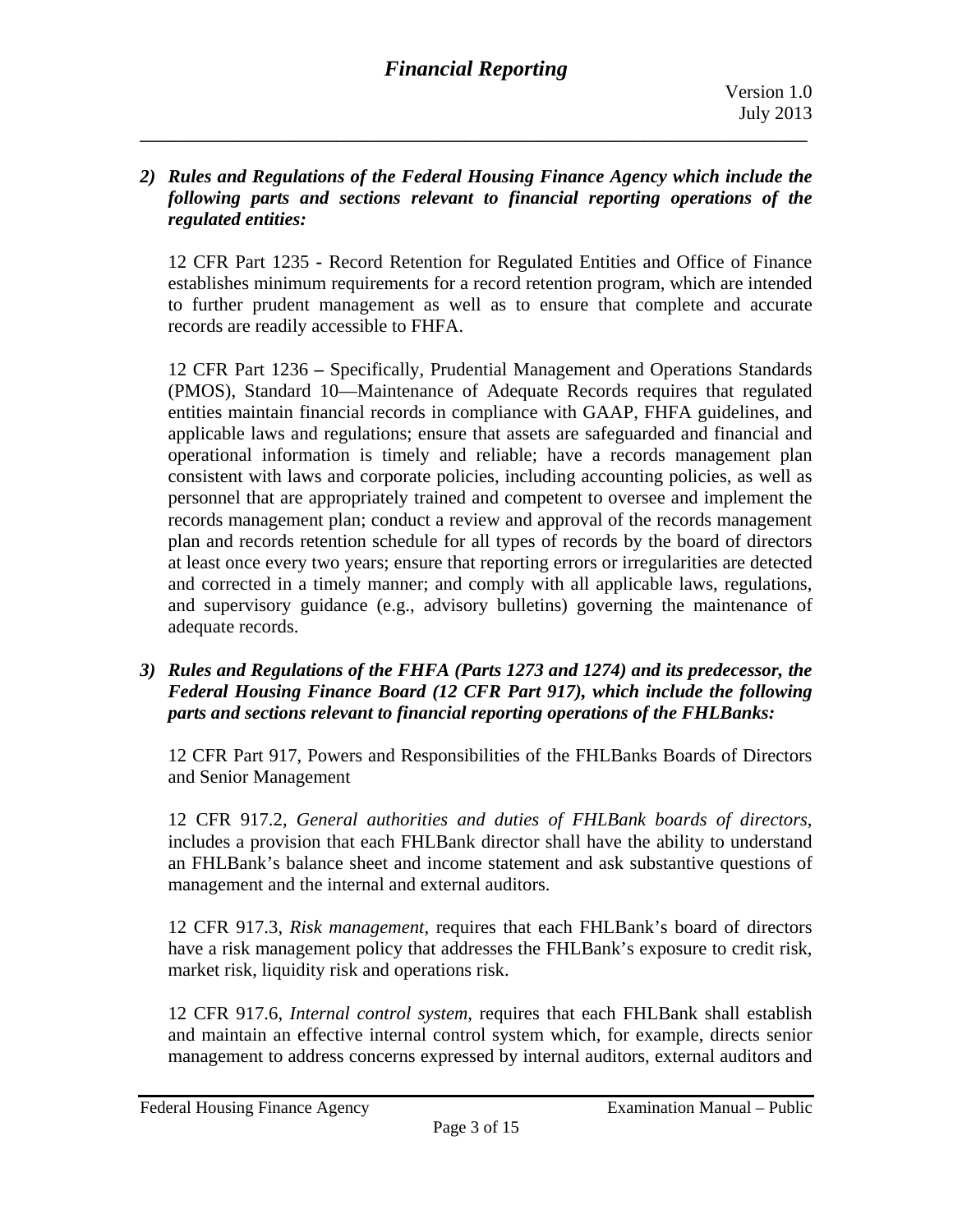regulatory examiners regarding weaknesses in the internal control system.

12 CFR 917.7, *Audit committees*, addresses the powers, duties, composition, and responsibilities of the audit committees. These responsibilities should be detailed in a charter and approved by the board of directors. The duties of each FHLBank's audit committee include overseeing the internal audit and external audit functions and in that connection reviewing and approving the internal auditor's work plan and approving the external auditor's annual engagement letter. The audit committee also has the duty to assess the performance of the internal auditor and external auditor.

12 CFR Part 1273 – Office of Finance

12 CFR 1273.3 (b) addresses the preparation of combined financial statements.

12 CFR 1273.4 (c) states that FHFA shall determine whether a combined FHLBank System annual or quarterly financial report complies with the standards of part 1273.

12 CFR 1273.6 (b) states the requirements of combined financial reports.

12 CFR 1273.8 (a) (3) requires that each director of the OF board of directors have the ability to ask substantive questions of management and the internal and external auditors about the combined financial statements of the FHLBank System and the operations and financial statements of the OF.

12 CFR 1273.9 addresses the responsibilities of the OF Audit Committee, including overseeing the internal audit activities, employing the services of an independent, external auditor, reviewing the external auditor's opinion on the financial statements, ensuring that senior management is maintaining an adequate internal control system within OF, and providing an independent direct channel of communication between OF's board and the internal and external auditors.

12 CFR Part 1274 – Financial Statements of the FHLBanks

12 CFR 1274.1 defines an Audit and an Audit Report.

12 CFR 1274.2 (a) requires each FHLBank, the OF and the Finance Corporation of the Federal Home Loan Bank System (FICO) to obtain annually an independent audit and audit report on its financial statement.

12 CFR 1274.2 (b) requires the OF audit committee to obtain an audit and audit report on the combined annual financial statements for the FHLBank System.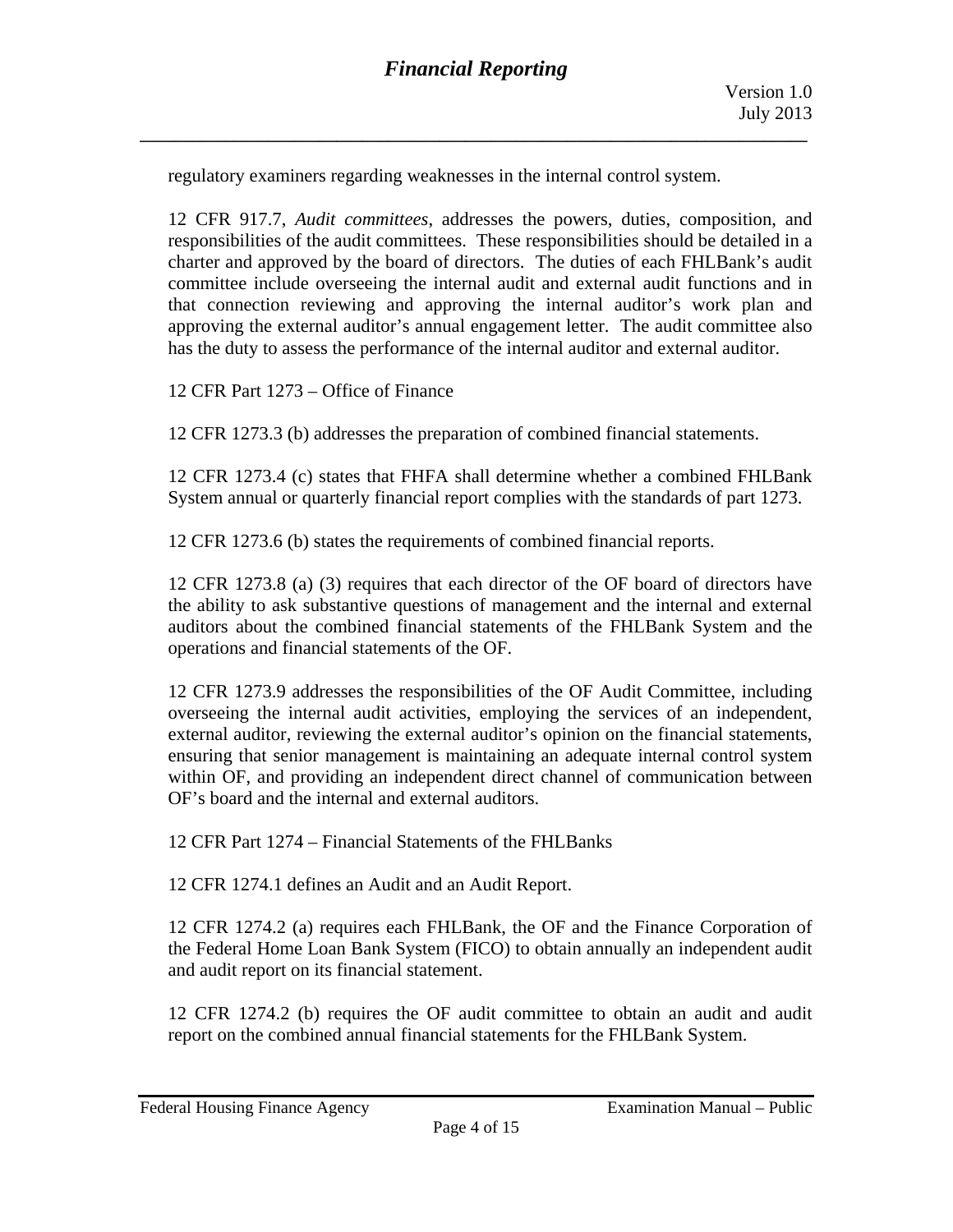12 CFR 1274.2 (c) requires that all audits must be conducted in accordance with generally accepted auditing standards and in accordance with the current government auditing standards of the Office of the Comptroller General of the United States (i.e., the U.S. Government Accountability Office).

12 CFR 1274.2 (d) requires that an independent, external auditor must meet at least twice a year with the audit committee of each FHLBank, the audit committee of OF, and the FICO Directorate.

12 CFR 1274.2 (e) requires that examiners shall have unrestricted access to all auditors' workpapers and to the auditors to address substantive accounting issues that may arise during the course of any audit.

12 CFR 1274.3 addresses requirements to provide financial and other information to the OF.

## *4) Advisory Bulletins of the Federal Housing Finance Board that provide supervisory guidance relating to financial reporting operations are the following:*

Advisory Bulletin 06-03, dated July 18, 2006, which provides guidance on disclosure in Securities and Exchange Commission (SEC) filings of unpublished information as defined in Part 911 of the Finance Board Rules and Regulations.

# *5) Resolutions of the Federal Housing Finance Board, which include the following*:

Resolution 2005-14, dated July 13, 2005, Data Reporting Requirements: Call Report System, underscores the importance of filing accurate and timely Call Reports. The resolution references Call Report instructions that require an FHLBank to amend any previously filed Call Reports within three business days after making any adjustments to its monthly or quarterly financial statements that would cause an adjustment to a previously filed Call Report.

*6) Financial Accounting Standards Board (FASB) Codification* is the single source of authoritative U.S. GAAP principles governing the preparation of financial reports and is officially recognized as authoritative by the SEC and the American Institute of Certified Public Accountants (AICPA). Effective July 1, 2009, changes to the source of authoritative U.S. GAAP, the *FASB Accounting Standards Codification*, are communicated through an Accounting Standards Update (ASU or Update). Updates are published for all authoritative U.S. GAAP promulgated by the FASB, regardless of the form in which such guidance may have been issued prior to release of the FASB Codification (e.g., FASB Statements, EITF [Emerging Issues Task Force] Abstracts, FASB Staff Positions, etc.). Updates also will be issued for amendments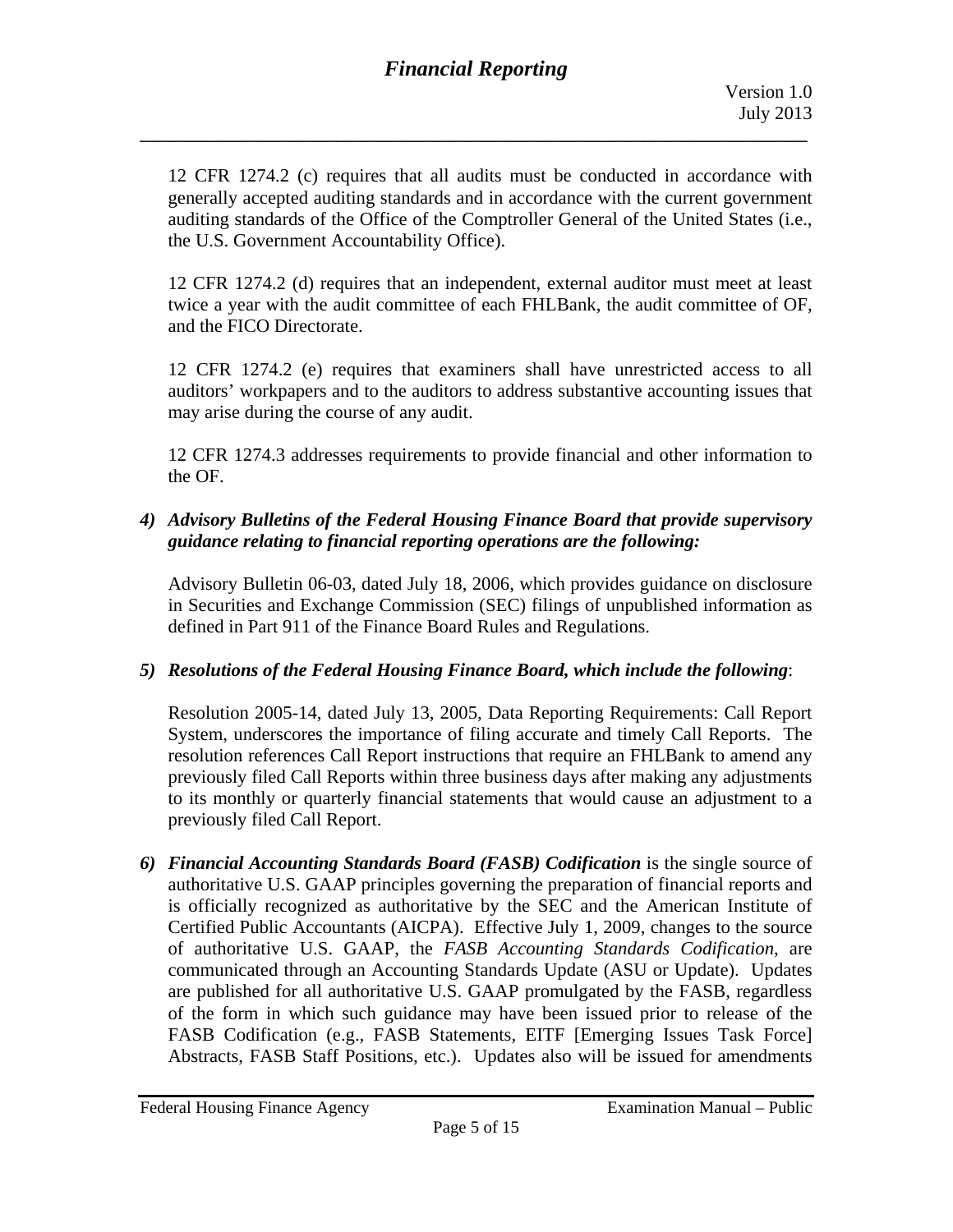to the SEC content in the FASB Codification as well as for editorial changes.

An Update is a transmittal document that (1) summarizes the key provisions of the project that led to the Update, (2) details the specific amendments to the FASB Codification, and (3) explains the basis for the Board's decisions. Although ASUs update the FASB Codification, the FASB does not consider Updates as authoritative in their own right.

Prior to the release of the FASB Codification as the single source of authoritative U.S. GAAP, the FASB amended pre-Codification standards and issued them in an "as amended" form. Now, the FASB will only amend the FASB Codification.

- *7) The Securities and Exchange Commission* (SEC) is the primary regulator of the United States securities markets and requires public companies to disclose financial and other information to the public and enforces the securities laws. Applicable parts of the Securities Exchange Act of 1934 (the Exchange Act), and SEC rules and regulations include the following:
	- a) Securities Exchange Act, Section 10A (g) *Prohibited Activities*;
	- b) SEC Rule 10A-3 *Standards Relating to Listed Company Audit Committees;*
	- c) SEC Regulation S-X (17 CFR Part 210), Rule 2-01, *Qualifications and Reports of Accountants;* and
	- d) SEC Regulation S-K (17 CFR Part 229), Section 229.303 (Item 303), *Management's Discussion and Analysis of Financial Condition and Results of Operations*. This includes a discussion of liquidity, capital, off-balance sheet arrangements, and a tabular disclosure of contractual obligations.
	- e) SEC Exchange Act Rules 13a-14 and 15d-14 require, among other things, an issuer's principal executive officer and the principal financial officer to certify in each quarterly and annual report that: (1) he or she has reviewed the report and the report does not contain any untrue statement of a material fact or omit to state a material fact; (2) the certifying officer(s) are responsible for maintaining disclosure controls and procedures, have designed such controls and procedures and evaluated their effectiveness, and have presented in the report their conclusions about the effectiveness of the controls and procedures; and (3) the certifying officers have disclosed to the issuer's auditors and audit committee of the board of directors all significant deficiencies in the design or operation of internal controls and material weaknesses in internal controls and any fraud, whether or not material, that involves management or other employees who have a significant role in the issuer's internal controls.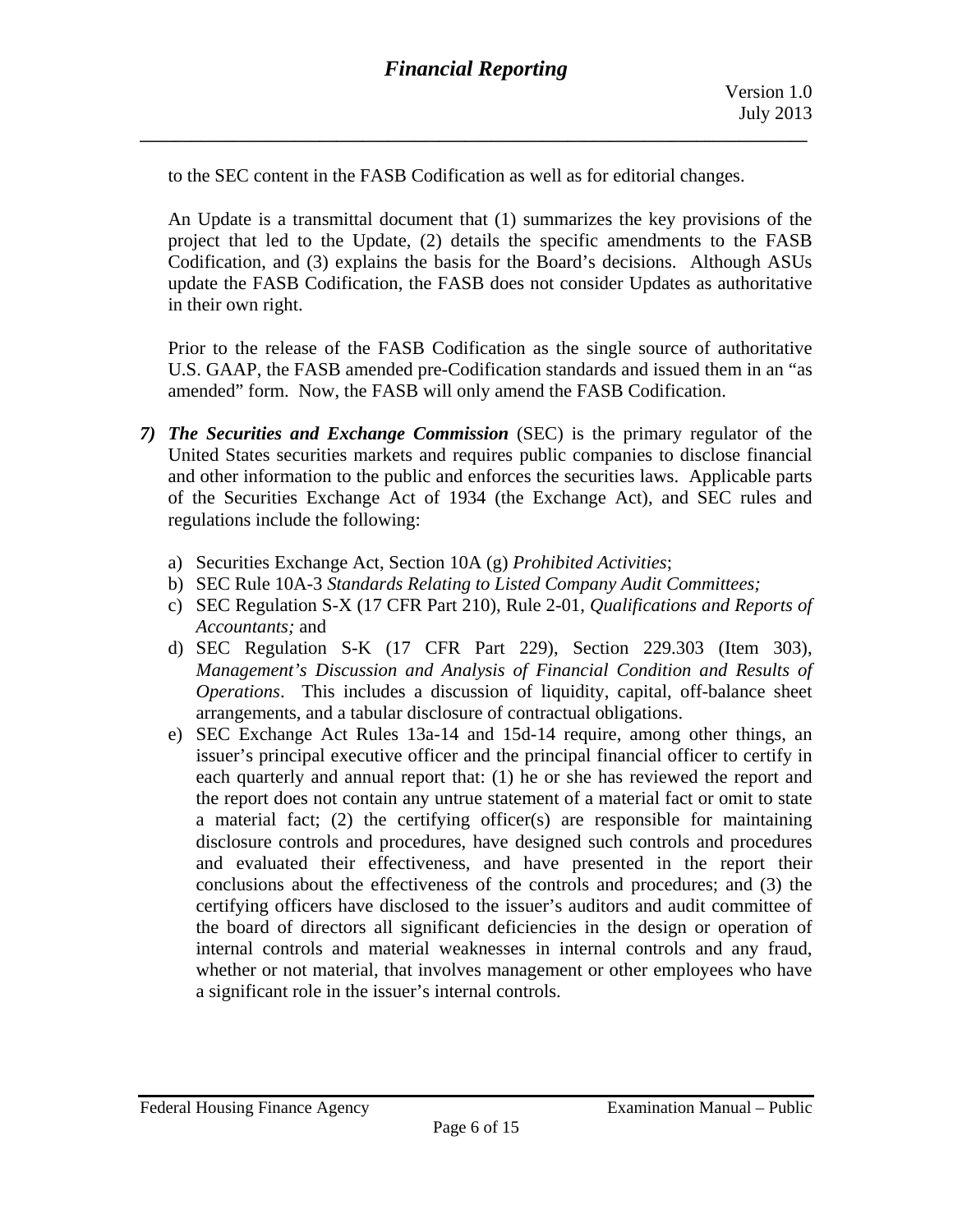# *Financial Reporting*

**\_\_\_\_\_\_\_\_\_\_\_\_\_\_\_\_\_\_\_\_\_\_\_\_\_\_\_\_\_\_\_\_\_\_\_\_\_\_\_\_\_\_\_\_\_\_\_\_\_\_\_\_\_\_\_\_\_\_\_\_\_\_\_\_\_\_\_\_\_\_\_\_\_\_\_\_\_\_** 

- *8) Sarbanes-Oxley Act of 2002 (Sarbanes-Oxley)* and regulations of the SEC thereunder. The statute establishes, among other things, standards for public corporate boards, management and public accounting firms. See Pub. L. No. 107-204, 116 Stat. 745. Sarbanes-Oxley also covers issues such as auditor independence, corporate governance, internal control assessment, and enhanced financial disclosures. See e.g., Pub. L. No. 107-204, titles I-IV, 116 Stat. 745.
- *9) Public Company Accounting Oversight Board (PCAOB).* Among other things, the PCAOB, established by Sarbanes-Oxley, sets public company auditing and quality control standards, and reviews the adequacy of public company audits. See Pub. L. 107-204, title I, 116 Stat. 745. See also, e.g., PCAOB standards, guidance and related issuances available at http://pcaobus.org/STANDARDS/Pages/default.aspx.

#### **Issues Specific to the FHLBanks**

An FHLBank's accounting/finance function is responsible for ensuring that the institution's activities are accurately recorded in its financial statements and disclosed in its financial reports. This includes proper application of complex accounting standards and financial disclosure requirements, and accounting treatments applicable to new products and services. FHLBanks are SEC registrants and file quarterly and annual statements. The OF is not itself an SEC registrant.

The OF prepares quarterly and annual combined financial statements on behalf of the FHLBank System using financial information provided by each of the FHLBanks. FHFA regulations require FHLBanks to provide to the OF all the necessary information to prepare the combined financial reports. The financial statements are combined, not consolidated, as there is no holding company in the FHLBank System.

An FHLBank's accounting/finance function is also responsible for timely and accurately filing monthly and quarterly call reports with the FHFA. In accordance with the FHFA's Call Report System (CRSnet) requirements, monthly Call Reports, with the exception of the Capital Compliance and the Negative Pledged Assets schedules, are due on the 15<sup>th</sup> calendar day of the month following the month-end for which the information is being reported. The Capital Compliance and the Negative Pledged Assets schedules are due 15 business days following the month-end for which the information is being reported. Quarterly Call Reports are due on the  $20<sup>th</sup>$  calendar day of the month following the month-end for which the information is being reported. To the extent that an FHLBank makes adjustments to previously issued financial statements, it is required to file appropriate Call Report amendments within three business days.

Each Call Report, including any amended Call Report, must be submitted by a senior officer, or by an FHLBank employee to whom authority has been delegated by a senior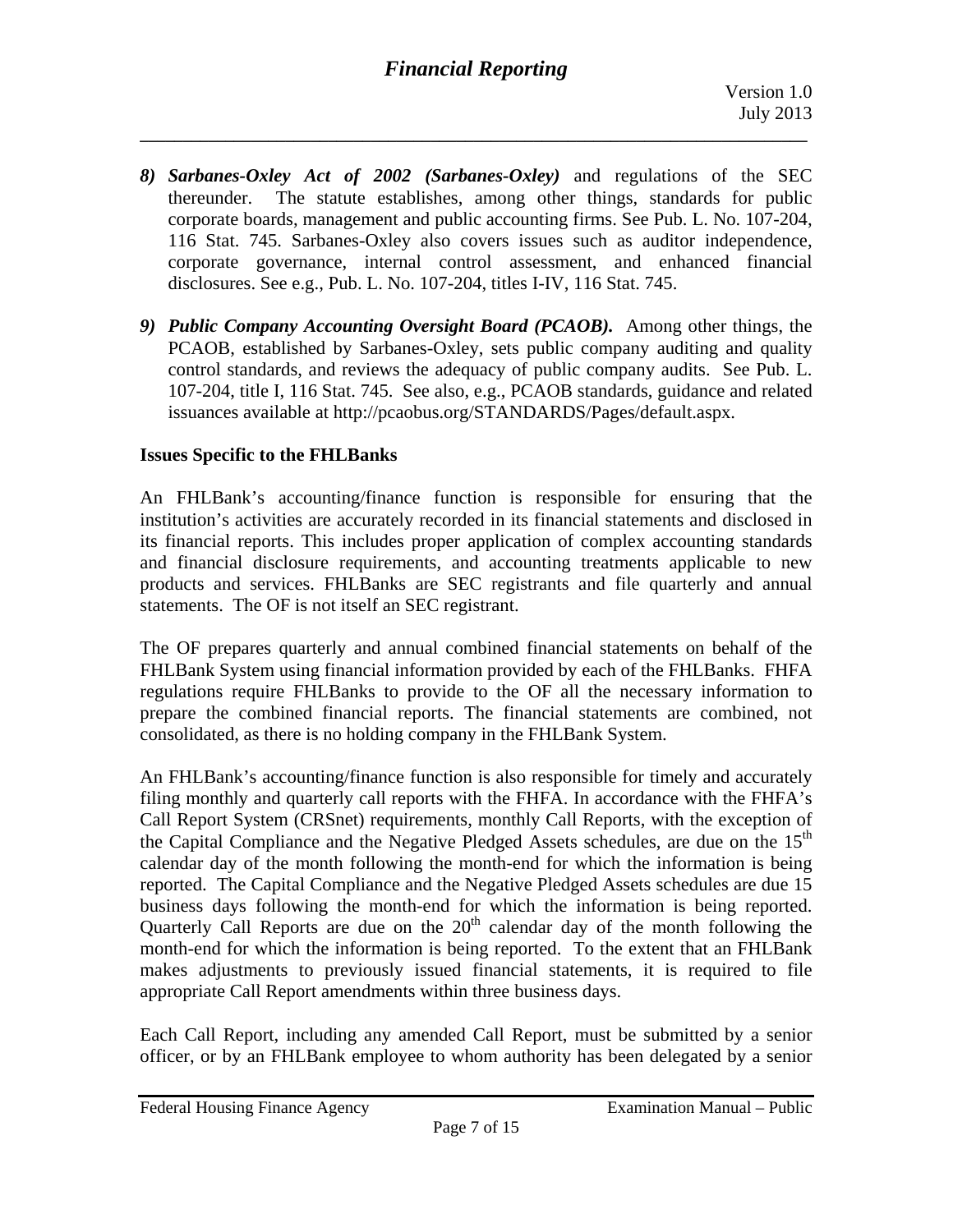officer. The act of submitting a Call Report is deemed as an attestation by the senior officer that the report is true and correct to the best of his or her knowledge and belief. The authority to submit Call Reports may only be granted by the FHFA.

**\_\_\_\_\_\_\_\_\_\_\_\_\_\_\_\_\_\_\_\_\_\_\_\_\_\_\_\_\_\_\_\_\_\_\_\_\_\_\_\_\_\_\_\_\_\_\_\_\_\_\_\_\_\_\_\_\_\_\_\_\_\_\_\_\_\_\_\_\_\_\_\_\_\_\_\_\_\_** 

#### **Issues Specific to the Enterprises**

The Enterprises, SEC registrants, are subject to financial reporting guidance applicable to public companies. While the Enterprises are in conservatorship, FHFA as Conservator reviews financial statements before they are filed with the SEC. The Enterprises file quarterly and annual financial statements earlier than the FHLBanks because they are "accelerated filers." During the conservatorships, Enterprise financial statements also drive whether and how much money is requested from the U.S. Treasury in exchange for preferred stock under the Treasury Preferred Stock Purchase Agreement. The FHFA's Office of the Chief Accountant (OCA) supports the FHFA Examiners-in-Charge in assessing the Enterprises' accounting policies and disclosures for critical accounting estimates in their public filings.

Each Enterprise must submit a report to the FHFA every month detailing its minimum capital requirement. In addition, each Enterprise is responsible for timely and accurately filing monthly and quarterly Call Reports with the FHFA. The timeframe for filing monthly Call Reports is the same as the requirement noted above for the FHLBanks. The quarterly Call Reports, however, must be submitted no later than 41 calendar days after the end of each reporting quarter or on the day after the Enterprise's filing of its quarterly report with the SEC.

The Fannie Mae and Freddie Mac accounting/finance departments have primary responsibility for the financial reporting at the Enterprises, which involves complex calculations and judgments. Enterprise operations, such as mortgage modification programs and management and disposal of foreclosed real property, regularly generate issues for resolution in the application of accounting policy.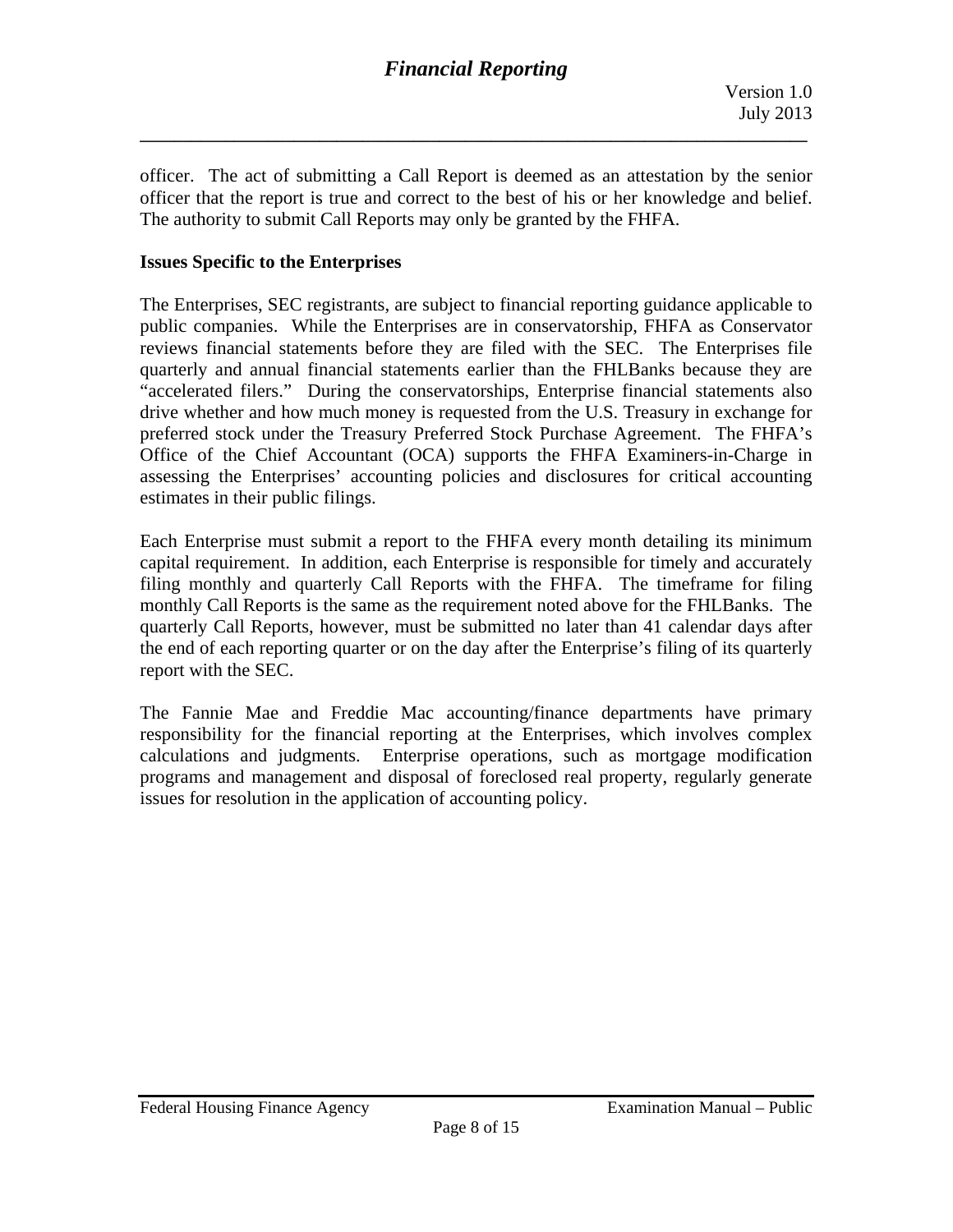### **Examination Guidance**

The workprogram for the Financial Reporting examination module is detailed below. If this module is included in the examination scope, the examiner must perform worksteps sufficient in coverage to document the basis for conclusions on the quantity of risk and quality of risk management pertaining to this area. Transaction testing is mandatory and the examiner must document sufficient worksteps from Section 4, *Testing*, to support the findings and conclusions from this examination module.

In determining the extent of review and testing to be conducted in completing each examination, the examiner should take into account any applicable FHFA off-site monitoring or analysis reports, such as analyses of the quality and effectiveness of corporate governance practices, financial condition and performance, economic and housing industry conditions, internal controls, and audit coverage relating to the institution's financial reporting activities.

NOTE: Text in (*italics*) referenced in a workstep represents illustrative guidance that serves as suggestions for specific inquiry.

#### **1. Scope of Examination Work Performed**

- 1) Review past reports of examination for outstanding issues or previous problems related to financial reporting.
- 2) Review FHFA off-site monitoring or analysis reports, and workpapers produced as part of on-going monitoring, related to financial reporting.
- 3) Assess the status of outstanding Matters Requiring Attention pertaining to financial reporting.
- 4) Review internal audit reports for outstanding issues relating to financial reporting.
- 5) Review minutes of meetings of the board of directors and relevant board and management committees for any issues regarding financial reporting.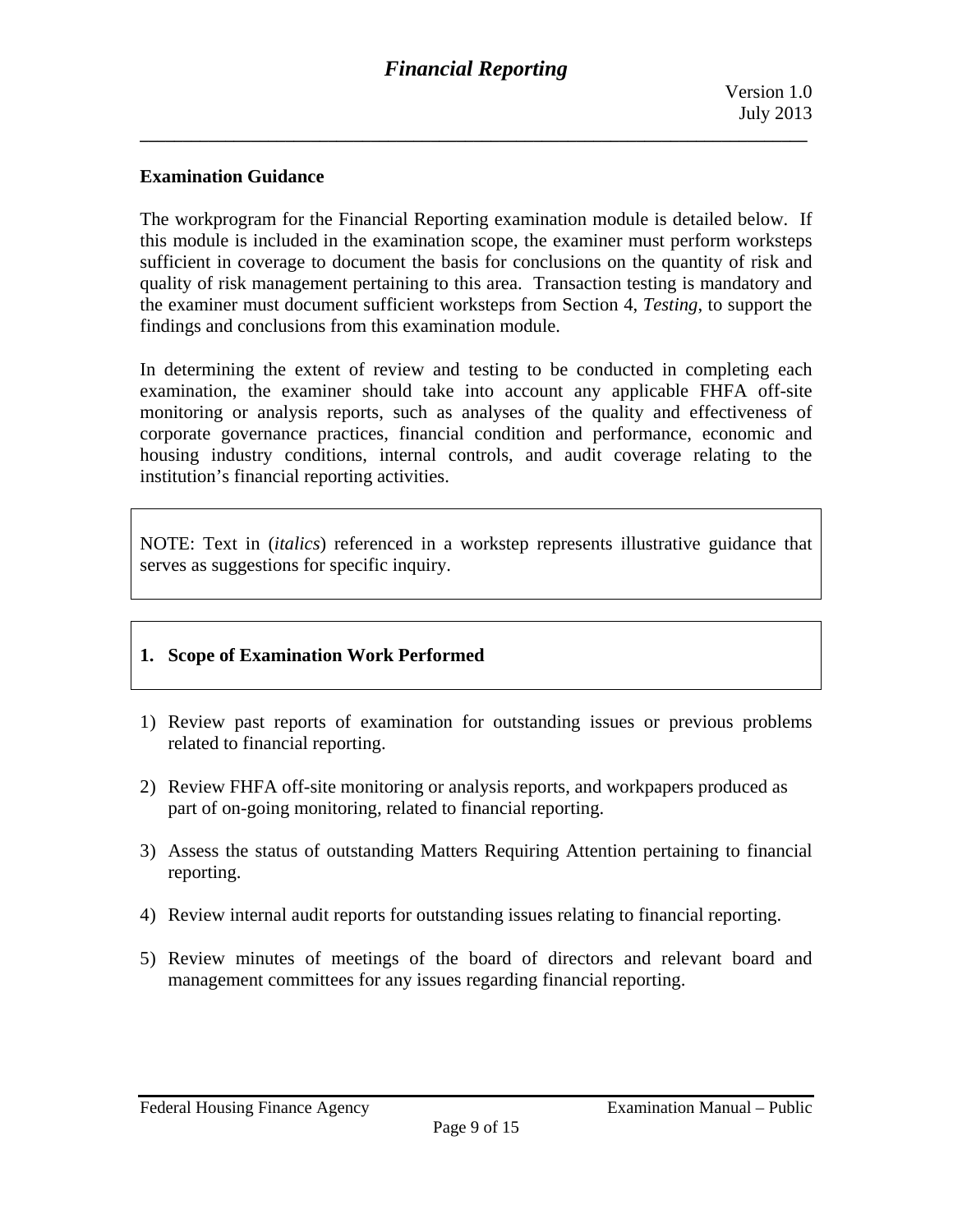6) Evaluate any significant systems, process, or guidance changes that have been implemented since the last examination or are being considered that may affect the regulated entity's risk profile and financial reporting operations.

**\_\_\_\_\_\_\_\_\_\_\_\_\_\_\_\_\_\_\_\_\_\_\_\_\_\_\_\_\_\_\_\_\_\_\_\_\_\_\_\_\_\_\_\_\_\_\_\_\_\_\_\_\_\_\_\_\_\_\_\_\_\_\_\_\_\_\_\_\_\_\_\_\_\_\_\_\_\_** 

 and accurate manner. (*Have there been instances requiring restatement?)* 7) Determine if the regulated entity's financial statements have been filed in a timely

Summarize the work performed in the examination of the financial reporting area. To the extent there were modifications to the originally planned scope based on concerns identified during the examination, document those changes and the reasons for such changes.

# **2. Description of Risks**

- 1) Review the institution's internal assessment of potential risk to determine whether the inventory of accounting and reporting processes is comprehensive, whether inherent risks and internal controls are sufficiently identified and evaluated, and whether residual risks are reasonably quantified. (*To the extent that residual risks are unacceptably high, has management committed to timely remediation that will reasonably mitigate and reduce the risk exposure? What is the current status of those mitigation efforts?*)
- 2) Evaluate the effectiveness of the evaluations conducted pursuant to Sarbanes-Oxley that identify the key risks and controls pertaining to financial reporting and evaluate potential fraud, and procedures implemented to periodically attest to the adequacy of the control environment.

# **3. Risk Management**

#### *Organizational Structure*

- 1) Identify the key personnel and their primary duties, responsibilities, and technical expertise to determine if resources are effectively deployed.
- 2) Evaluate the staffing and skill level, segregation of duties, and cross-training of personnel to determine if resources are sufficient.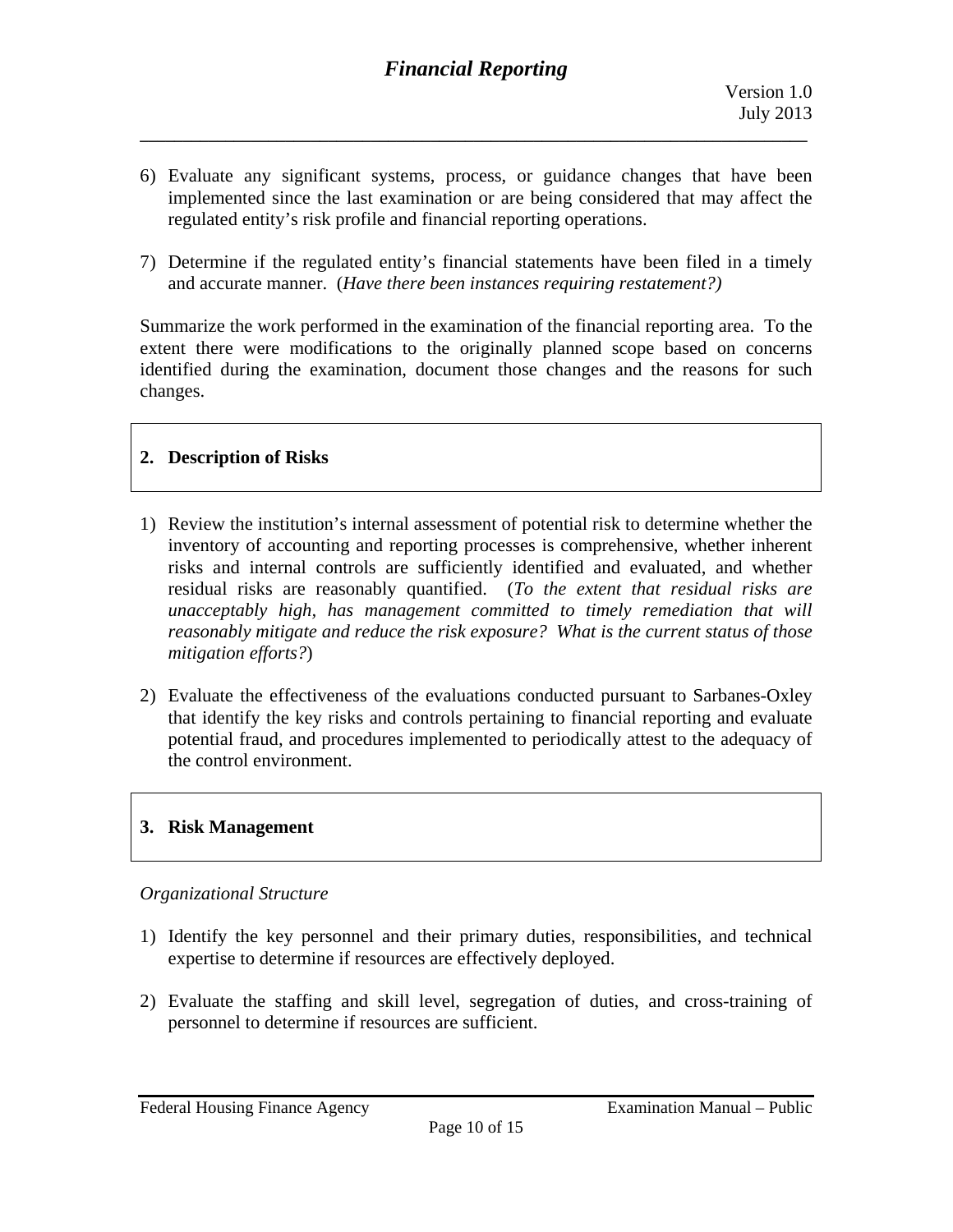3) Evaluate coordination between departments such as risk management, information technology, treasury and cash management, and accounting to determine if the regulated entity's payment transactions are processed in an efficient and effective manner.

#### *Policy and Procedure Development*

- 1) Determine if accounting policies and procedures cover the application of relevant accounting standards. These policies and procedures should include detailed descriptions of the regulated entity's methodologies.
- 2) Evaluate the regulated entity's Risk Management Policy and procedures for assessing inherent and residual risks in financial reporting operations.

#### *Internal/External Audit*

- 1) Evaluate and conclude on the adequacy of audit scope and testing performed by internal auditors.
	- a) Ensure that the review of internal audit informs the work on internal controls over financial reporting. Assess whether audit plans provide adequate coverage of accounting operations. Review relevant completed internal audit work to determine if the testing performed fairly captures the accounting risks posed by more complex activities.
	- b) Determine whether the internal Auditor and staff have the knowledge and expertise to audit areas that pose high financial reporting risks. If not, do they out-source or co-source such auditing work and is such work adequately reviewed?
- 2) Evaluate and conclude on the adequacy of the scope and testing performed by external auditors.
	- a) External auditors determine its scope and testing based on the materiality of current activities to the regulated entity's financial reporting. Consequently, the external auditor may not review certain activities that are presently infrequent or immaterial, but that are emerging as significant. Review scope to determine if activities not reviewed by the external auditor are appropriate.
	- b) Review external auditor's most recent management letter to determine the nature and severity of findings and recommendations therein.
	- c) Determine if OCA has reviewed the external audit. If OCA has reviewed, identify if any issues arose from their review of the external auditors' workpapers that may require follow-up.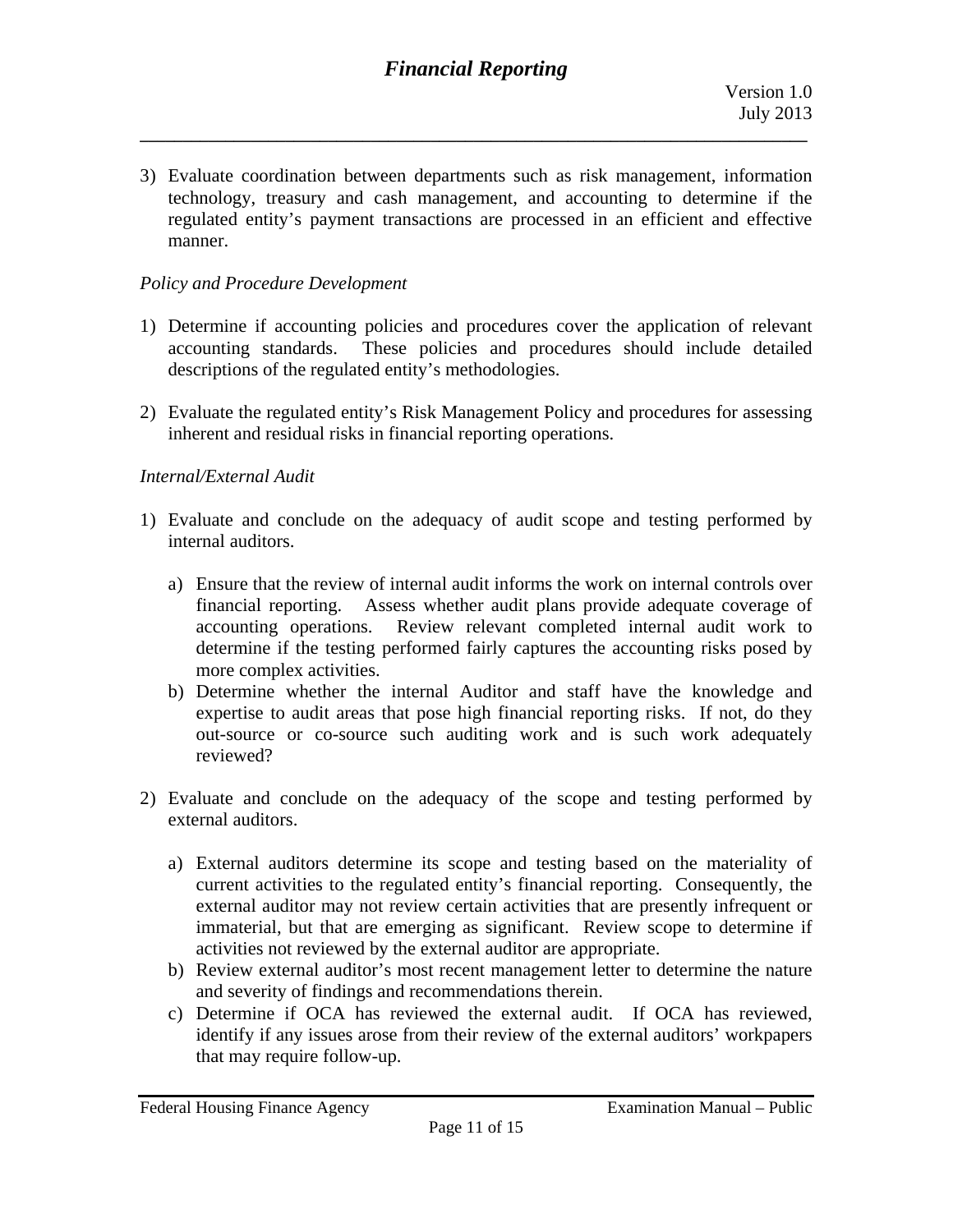- d) Meet with the external auditors to discuss their audits and gain insight into the focus of their reviews.
- 3) Evaluate and conclude on the adequacy of the scope and testing performed by outside consultants.
	- a) The regulated entities frequently engage outside consultants to test key processes that are complex and for which internal staffing lack the needed expertise. Examiners should review the work performed, to ensure that key risks, processes, and controls are sufficiently tested. In addition, the examiner should review the regulated entity's process of reviewing and accepting the consultants' work.

### *Information Technology*

- 1) Identify and assess the automated and manual systems and applicable controls for processing payment transactions, including:
	- a) Authorized users;
	- b) Vendor technical support and access to the automated wire system;
	- c) Use of spreadsheets or other user developed applications;
	- d) Business continuity and recovery; and
	- e) Exception tracking, escalation, and reporting.
- 2) Conclude on the adequacy of internal controls in this area.
- 3) Review the flow of financial information and how activities are captured and recorded in the accounting system. Review controls implemented by financial reporting operations to verify that the terms of financial instruments are accurately recorded in accounting systems.
- 4) Assess and conclude on the capabilities of the main (General Ledger) accounting system and its reliance on other supplemental systems for accruals, valuation, and other accounting input for different financial instruments. Consider the following:
	- a) Determine whether these systems capture sufficient data and can perform calculations needed to comply with current financial accounting standards.
	- b) Assess how well the systems interface with each other and to what extent manual intervention is required. If manual processes are needed, review the controls over those processes to determine their effectiveness in detecting and correcting errors.
	- c) Assess the extent to which the regulated entity relies on user-developed applications. Assess the process implemented to inventory and control these applications.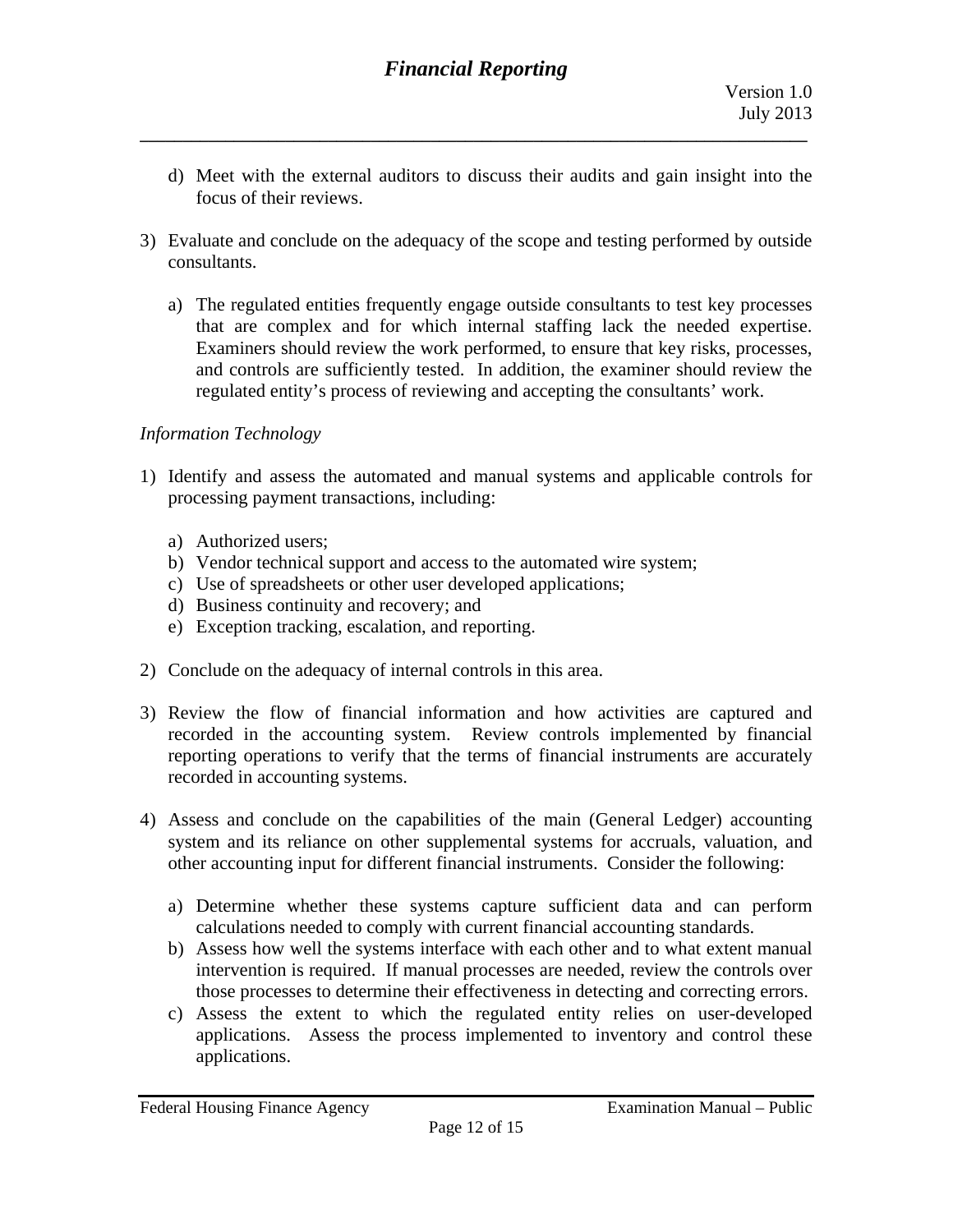5) Assess and conclude on the regulated entity's plans for financial reporting continuity and financial data recovery. (*What type of accounting systems will be relied upon during disaster recovery?*) Evaluate the adequacy of periodic testing of these systems. Consult with the examiner responsible for completing the Business Continuity Planning workprogram.

### *Compliance*

- 1) Select samples of certain transactions and assess compliance with relevant accounting standards, such as GAAP and SEC requirements. Consult with OCA, as necessary.
- 2) Assess and conclude on compliance with Call Reporting requirements. In assessing the adequacy of the call reporting process, the examiner should consider performing the following:
	- a) Determine if there were any revocations or rejections since the last examination by accessing the CRSnet and reviewing a history of CRSnet filings.
	- b) Obtain and review source documents for account balances selected. The source documents should include the source from which the account balances are derived. Source information usually comes from various sub-ledger systems of the regulated entity.
	- c) Review and analyze the controls surrounding reconciliations between the subledger systems and the general ledger. Assess the adequacy of segregation of duties and the establishment of a review/approval/reporting process for general ledger balances.

# **4. Testing**

- 1) Select a sample of month-ends, including a month near the examination as-of date, since the last examination. Obtain the regulated entity's general ledger trial balances for the months selected. Select a sample of account balances included on the trial balance and reconcile the account balances to CRSnet schedules for the months selected.
- 2) Coordinate the review of sub-ledger balances with examiners reviewing other areas of the regulated entity.
- 3) Determine whether other examining personnel have uncovered any misstatement of assets, liabilities, income, or expenses during their supervisory activities.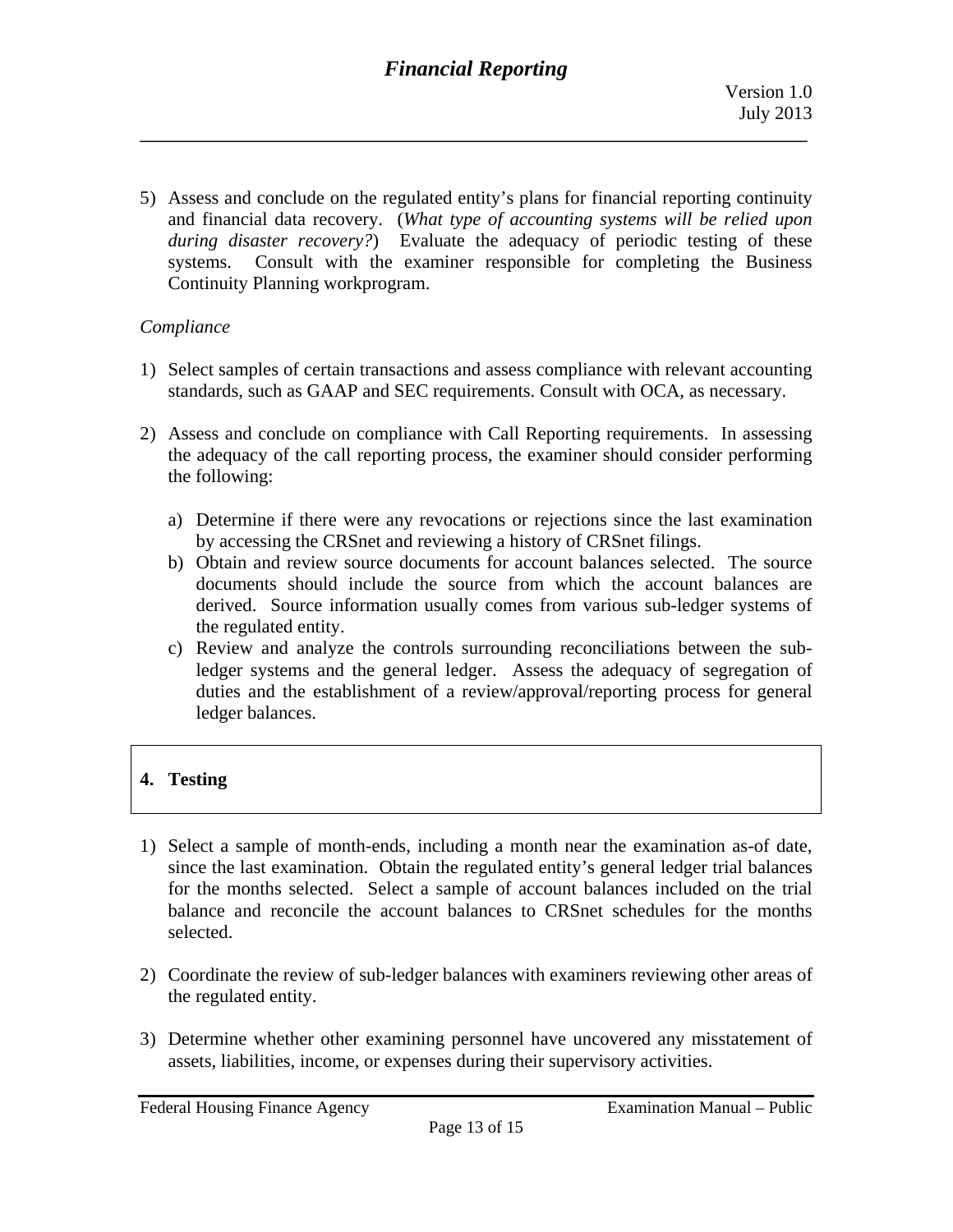4) Determine if the regulated entity detects and corrects reporting errors or irregularities in a timely manner.

## **5. Conclusions**

- 1) Summarize conclusions for all examination work performed, including work performed by other FHFA staff as it relates to the regulated entity's financial reporting function. Develop a memorandum articulating the risks to the institution resulting from the financial reporting practices and the regulated entity's management of those risks. The memorandum should clearly and articulately describe the basis of conclusions reached and summarize the analysis completed. Within the memorandum, discuss the types of risk the regulated entity is exposed to (e.g., market, credit, operational); the level of risk exposure; the direction of risk (stable, decreasing, increasing); and the quality of risk management practices (strong, adequate, weak). A memorandum must be prepared irrespective of whether the examiner's assessment is positive or negative.
- 2) Conclude on the responsiveness to previous examination findings. Evaluate the adequacy of the regulated entity's response to previous examination findings and concerns.
- 3) Develop findings and prepare findings memorandums, as appropriate. Based on examination work performed, develop findings communicating concerns identified during the examination. Findings should identify the most significant risks to the institution and the potential effect to the regulated entity resulting from the concerns identified. Such documents should describe a remediation plan specifying the appropriate corrective action to address examination concerns and establish a reasonable deadline for the regulated entity to remediate the finding. Communicate preliminary findings to the EIC. Discuss findings with regulated entity personnel to ensure the findings are free of factual errors or misrepresentations in the analysis.
- 4) Develop a list of follow-up items to evaluate during the next annual examination. In addition to findings developed in the steps above, include concerns noted during the examination that do not rise to the level of a finding. Potential concerns include issues the regulated entity is in the process of addressing, but require follow-up work to ensure actions are completed appropriately. In addition, potential concerns should include anticipated changes to the institution's practices or anticipated external changes that could affect the institution's future management of financial reporting practices.